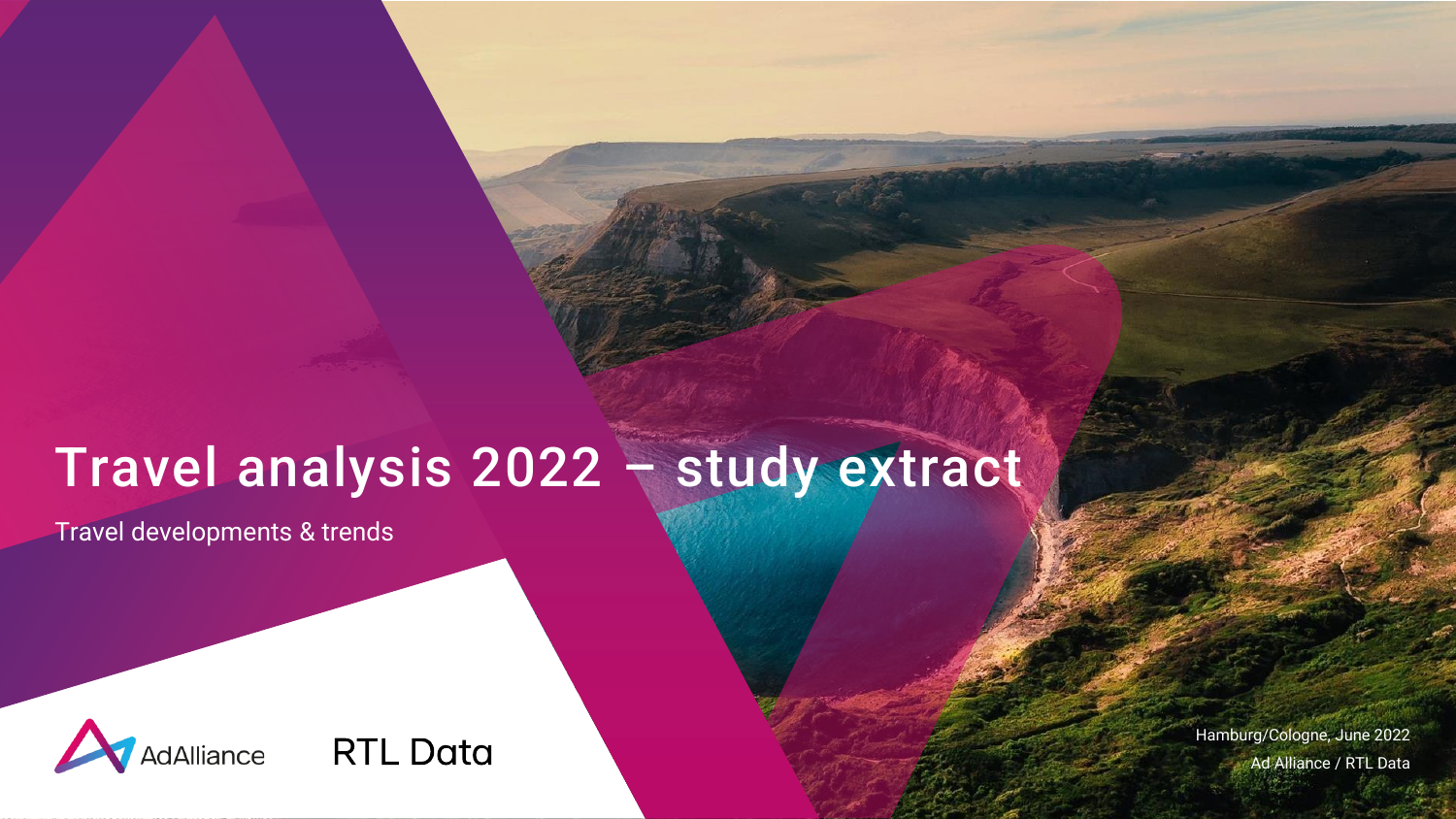

#### **Due to the pandemic, fewer holiday trips and short trips were undertaken - In the second pandemic year however, travel volume increased again**

Development of travel behaviour - Basis: Total (in %)



Source: Reiseanalyse (2018-2022) | Basis: German-speaking population aged 14 and over in Germany (70.5 million) | Figures in % | Question: Have you made the following types of travel in the past year? 2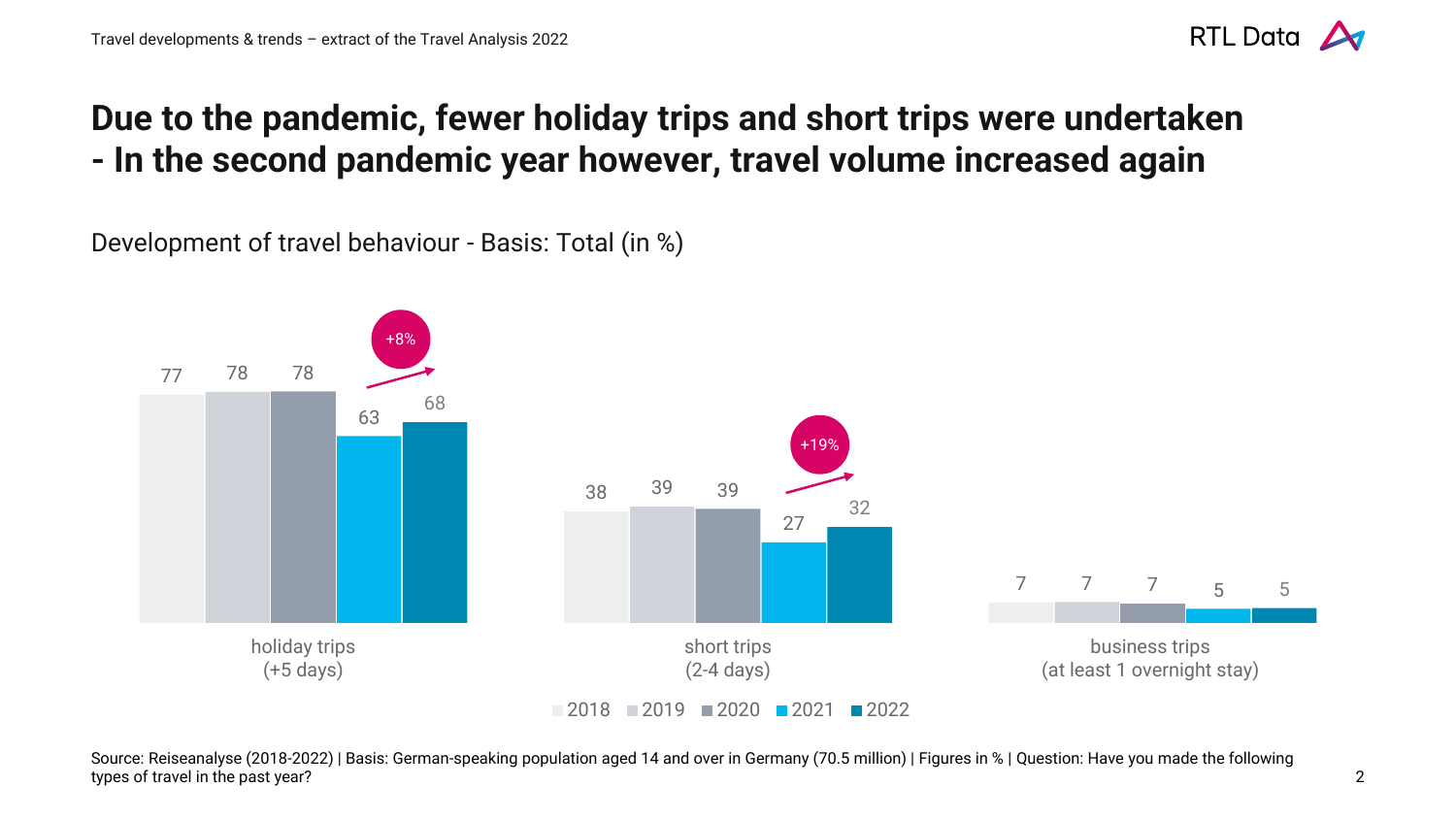## **More than two thirds have taken at least one holiday trip in 2021**

Holiday trips in the previous year - Basis: Total (in %)



Source: Reiseanalyse (2022) | Basis: German-speaking population aged 14 and over in Germany (70.5 million) | Figures in % | Question: Have you made the following types of trips in the past year? And if so, how many such trips were they approximately?



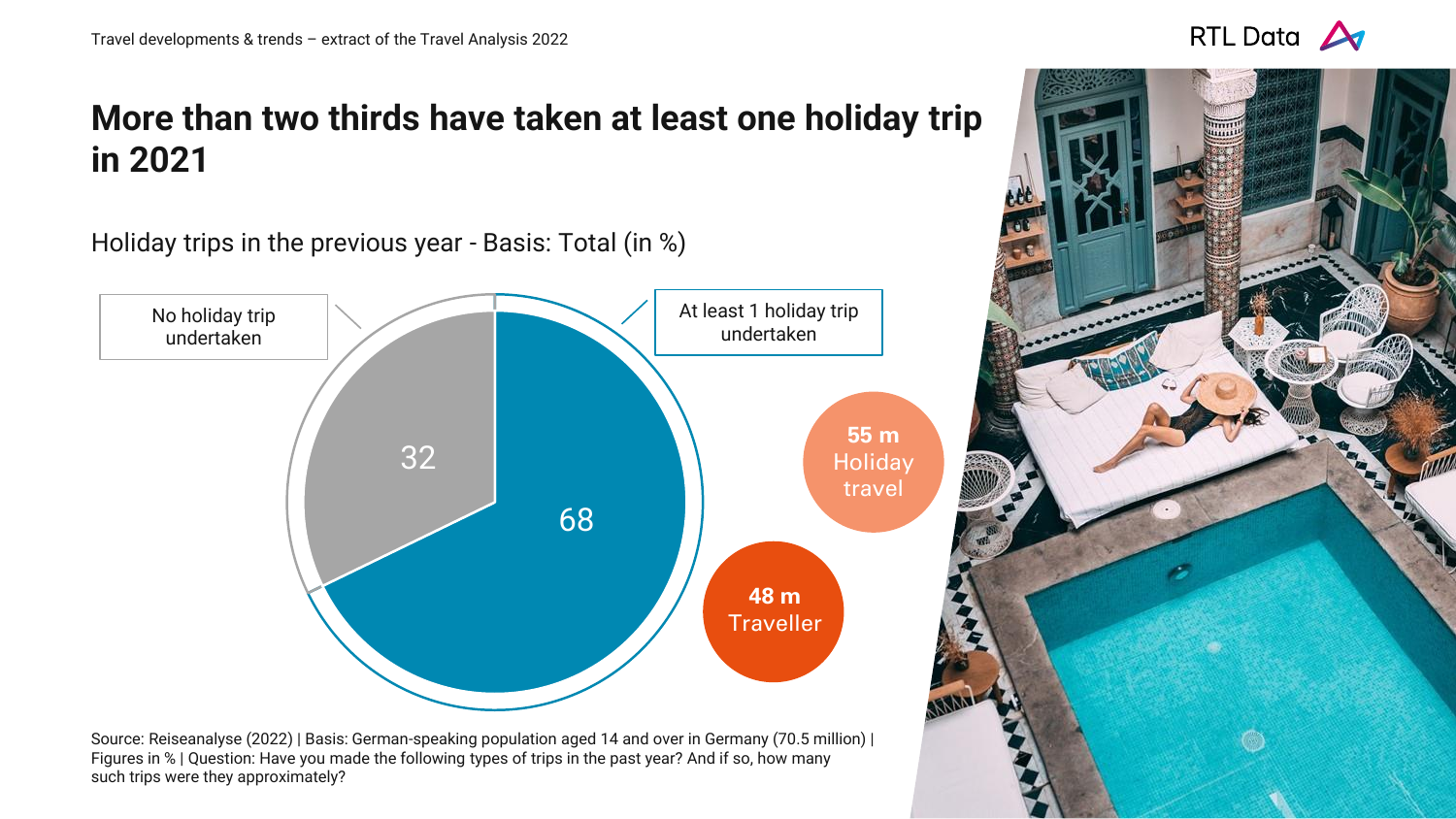

#### **The share of foreign travel has increased again somewhat, but is still below the pre-COVID level**

Travel volume domestic vs. international travel in the previous year - Basis: Travellers in the previous year

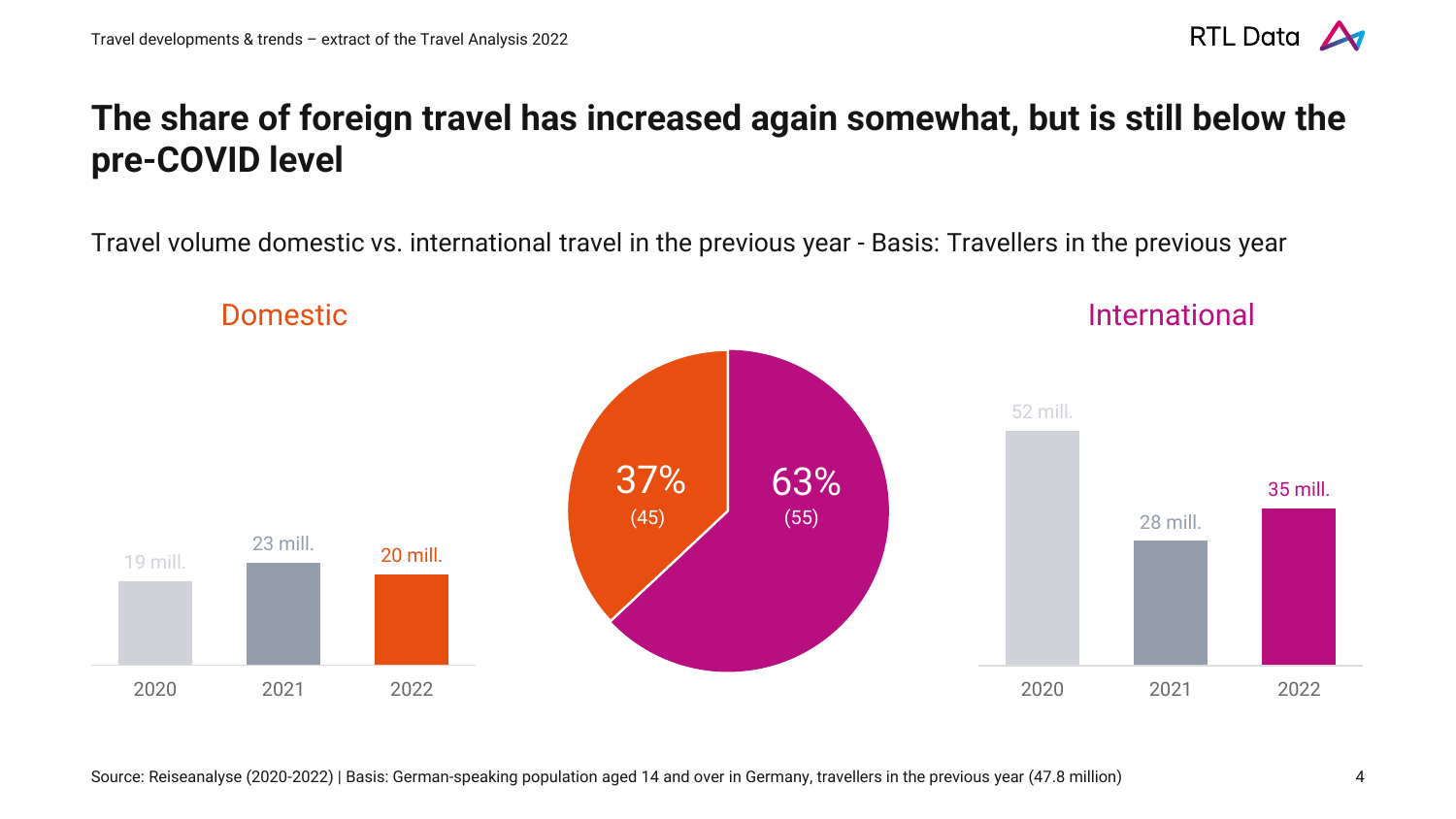

#### **In the next 12 months, Austria/Switzerland, Italy and Benelux are popular European destinations**

Top 10 destinations n. 12 m. within Europe - Basis: At least uncertain intention to travel (in %)



Source: Ad Alliance | RTL Data "Travelling in COVID Times" (2022) | Basis: People with at least an uncertain intention to travel, n=903 | Figures in % | Question: Are you fairly certain you are planning a holiday trip to one or more of these countries and regions in the next 12 months?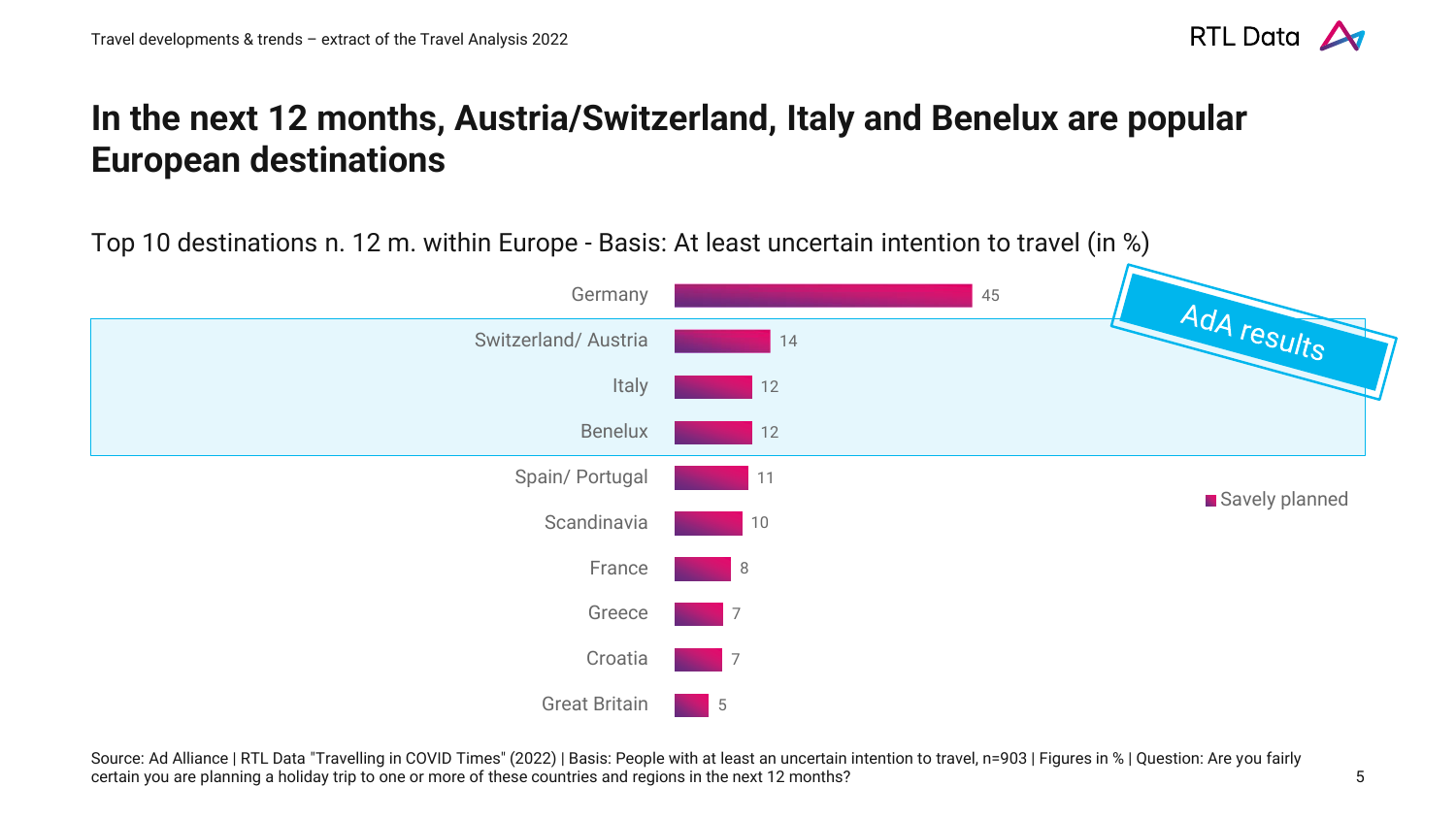

### **Although planning for Germany is high, interest in other destinations in Europe is consistently higher**

Top 10 destinations next 12 months within Europe - Basis: At least uncertain intention to travel (in %)



Source: Ad Alliance | RTL Data "Traveling in COVID Times" (2022) | Basis: People with at least uncertain travel intentions, n=903 | Figures in % | Question: And which of these countries and regions would you generally consider as a holiday destination in the next 12 months?